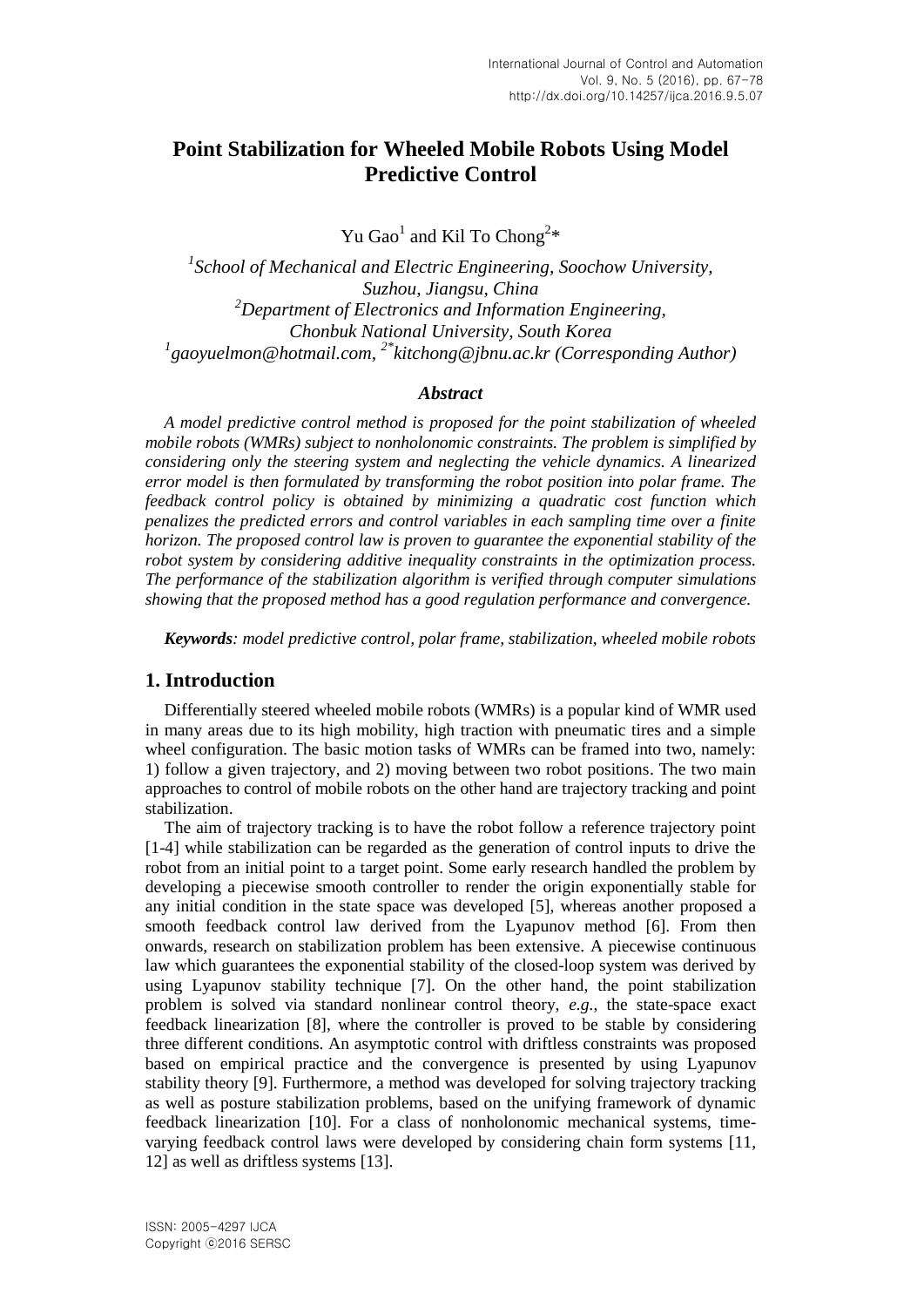Model predictive control (MPC), also called receding horizon control (RHC), is in widespread use in the design of control for highly complex multivariable processes [14- 16]. Such an MPC method represents a way of transforming an open-loop design methodology (i.e., optimal control) into a feedback one, as the input applied to the process depends on the most recent measurements at every time step. The contribution of this work is in using MPC method to deal with the point stabilization problem of differentially steered WMRs wherein the problem is simplified by neglecting the vehicle dynamics and considering the steering system only. The vehicle control inputs are computed by assuming that there is a "perfect velocity control" [17]. A stabilizing receding horizon regulator was previously developed based on a nonlinear control system since the linearized model of a nonholonomic system is not controllable [18]. The computation burden led to a problem even if the sub-optimal algorithm was utilized when the MPC was applied to this nonlinear robot model. System states on the other hand, were limited by additional constraints in order to guarantee the stability which in turn affected the performance of convergence.

An error model is first formed in this work by transforming the robot position into polar frame based on the target point posture. The control law is then formulated by introducing feedback factors so that the error model can be linearized at the equilibrium point without an uncontrollable problem. The main idea of MPC law is to optimize the cost function which penalizes the future point-tracking errors and control signals. This cause the feedback factors to be updated at every time point by the optimization process with the resulting control policy applied to the system during the following time interval. The exponential stability on the other hand, is guaranteed by considering corresponding variable constraints in the optimization rather than as restrictions to system states. Easy control computation and good convergence performance for point stabilization of WMRs are the advantages of MPC method. The proposed algorithm has the added advantage of achieving a more broad and clear stability analysis compared with time-varying feedbacks which guarantee exponentially stable systems [11-13].

This paper is organized into six parts wherein the kinematics of the mobile robot is introduced in Section 2 followed by the construction of the error model in Section 3. The MPC designed for the error model is in Section 4 while the computer simulation results are shown in Section 5. Concluding remarks are finally presented to round up the study.

# **2. Kinematics of the Wheeled Mobile Robot**

The mobile robot shown in Figure 1 is a typical example of a nonholonomic mechanical system consisting of a vehicle with two driving wheels mounted on the same axis and two castors. The motion and orientation are achieved by independent actuators, *e.g.*, dc motors providing the necessary torques to the driving wheels.

The position and orientation of the robot in a global Cartesian frame  $\{O, X, Y\}$  are completely specified by  $q = [x \ y \ \theta]^T$ , which are the coordinates of  $P_c$ . Let  $P_c$  be the center of the axis of the driving wheels and also assumed as the mass center of the robot in our paper.

The nonholonomic kinematic constraint is described by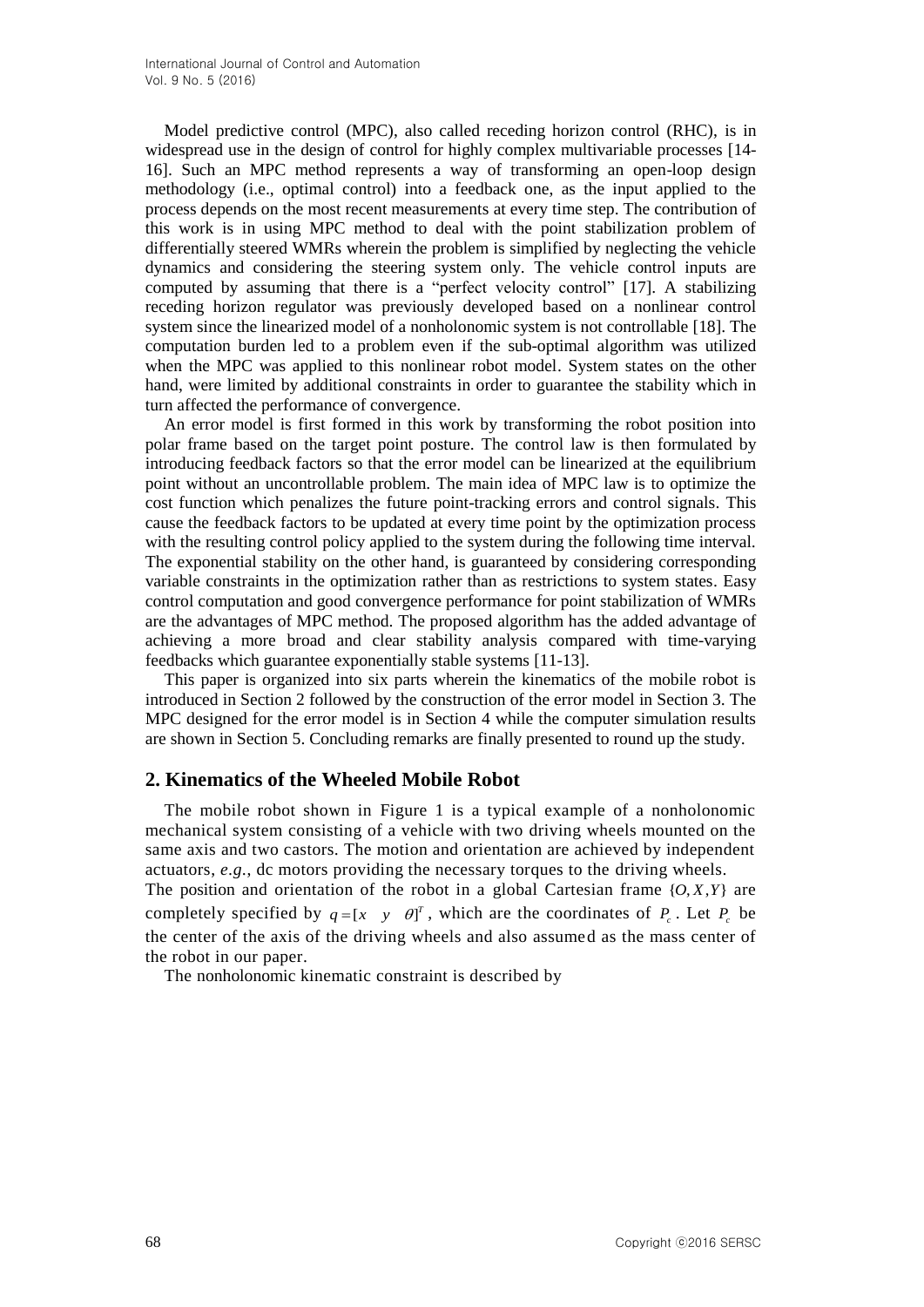

**Mobile Robot of the Robot** 



$$
A(q)\dot{q} = \begin{bmatrix} \sin \theta & -\cos \theta & 0 \end{bmatrix} \dot{q} = 0 \tag{1}
$$

which corresponds to the ideal hypothesis of a "pure rolling and nonslipping" condition.

Let  $S(q)$  be a full rank matrix formed by a set of smooth (i.e., continuously differentiable) and linearly independent vector fields in the null space of  $A(q)$ :

$$
A(q)S(q) = 0.
$$
 (2)

It is easy to verify that  $S(q)$  is given by

$$
S(q) = \begin{bmatrix} \cos \theta & 0 \\ \sin \theta & 0 \\ 0 & 1 \end{bmatrix} .
$$
 (3)

The kinematic equations of motion in terms of its linear speed  $\nu$  and angular speed  $\omega$  are

$$
\dot{q} = S(q)u, \quad u = \begin{bmatrix} v \\ \omega \end{bmatrix} \tag{4}
$$

which is called the steering system of the vehicle.

In (4), the number of the control variables is less than the number of the state variables. Therefore, it is a standard nonholonomic system and the linearized model is not controllable [19].

#### **3. The Definition of Error Model**

The goal point should also be described by a state vector. For control (4) to move to the target, a new state vector can be expressed as follows (see Figure 2):

$$
\rho = \sqrt{\Delta x^2 + \Delta y^2}
$$
  
\n
$$
\alpha = -\theta + \text{atan2}(\Delta y, \Delta x)
$$
  
\n
$$
\beta = -\Delta \theta - \alpha
$$
\n(5)

A(p) $\hat{a} = |\sin \theta - \cos \theta| \, \hat{q} = 0$  (1)<br>condition.<br>Condition the ideal hypothesis of a "pure rolling and nonslipping"<br>condition.<br>Let  $S(q)$  be a full rank matrix formed by a set of smooth (i.e., continuously<br>differentiable) a where  $\Delta x = x - x_r$ ,  $\Delta y = y - y_r$  and  $\Delta \theta = \theta - \theta_r$ . Here,  $\rho$  is the distance from target to the robot and  $\alpha$  is the angle from robot orientation to the opposite direction of the distance vector. Note that (5) can be regarded as an error model and the purpose is to design a controller that can converge three states to the origin.

The Cartesian frame  $\{O, X, Y\}$  is rotated counterclockwise through the angle  $\theta$ , about the origin *O* in order to avoid the problem due to the target orientation. In the new frame  $\{O, X', Y'\}$ , (5) can be rewritten as (see Figure 3)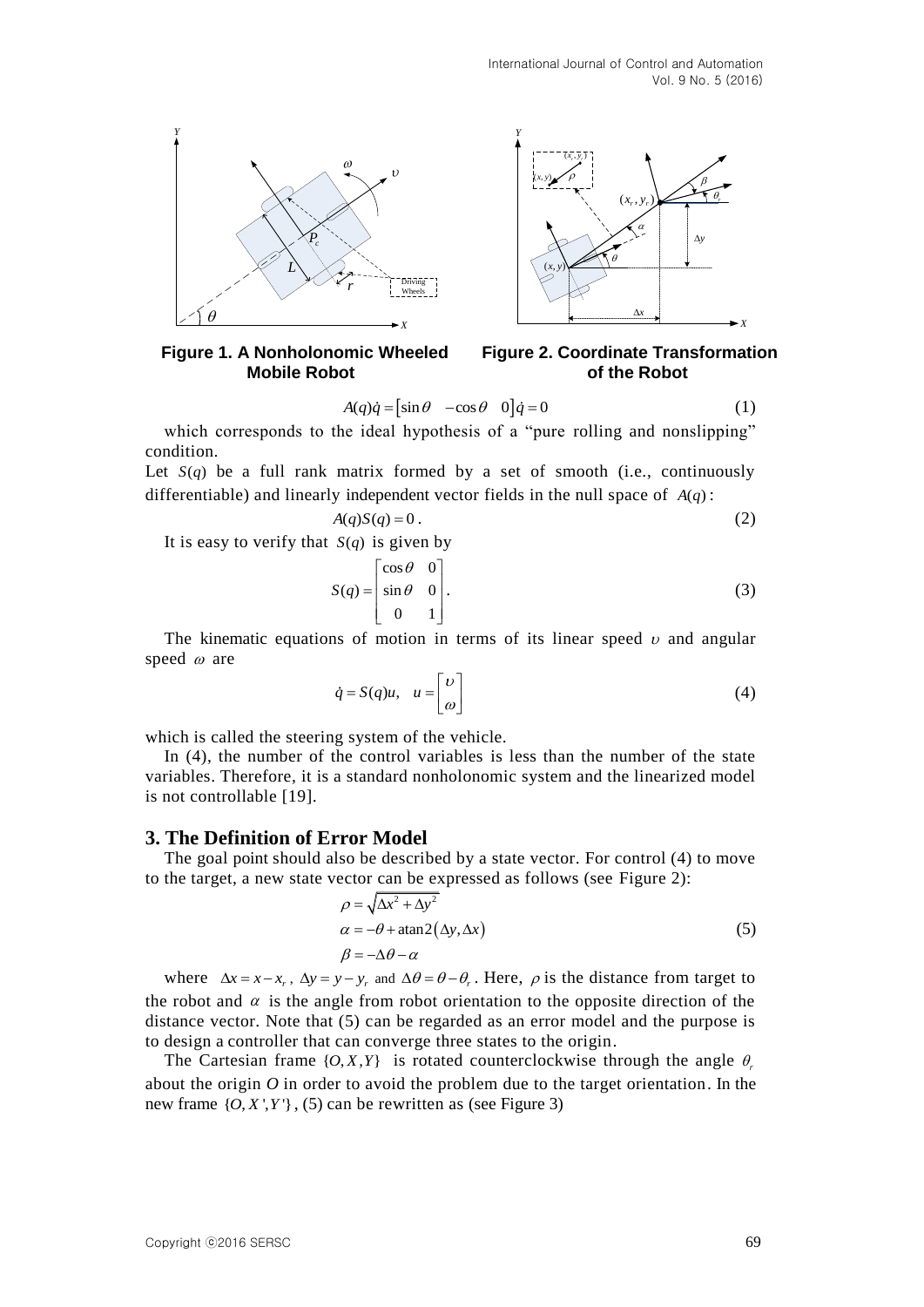



**Figure 3. Coordinate Transformation Figure 4. Coordinate Transformation After Rotation delays and Structure Case of Backward Case** 

$$
\rho = \sqrt{\Delta x'^2 + \Delta y'^2}
$$
  
\n
$$
\alpha = -\theta' + \text{atan2}(\Delta y', \Delta x')
$$
  
\n
$$
\beta = -\theta' - \alpha
$$
\n(6)

where

$$
\begin{bmatrix} x' \\ y' \end{bmatrix} = \begin{bmatrix} x - y \\ x - Y \end{bmatrix} \mathbf{R} \begin{bmatrix} x \\ y \end{bmatrix}, \begin{bmatrix} x_r \\ y_r \end{bmatrix} = \begin{bmatrix} x - y \\ x - Y \end{bmatrix} \mathbf{R} \begin{bmatrix} x_r \\ y_r \end{bmatrix}, \theta' = \theta - \theta_r
$$
 (7)

and

$$
\lim_{\substack{XY\\XY}} R = \begin{bmatrix} \cos \theta_r & \sin \theta_r \\ -\sin \theta_r & \cos \theta_r \end{bmatrix}
$$
 (8)

is the corresponding rotation matrix.

The first order differential of the distance from the target to the starting point can then be defined as

$$
\dot{\rho}(t) = -\nu \cos(\alpha(t)).\tag{9}
$$

Meanwhile, the differentials of another two angular states can be obtained as

$$
\dot{\beta}(t) = -\nu \sin(\alpha(t))/\rho(t) \tag{10}
$$

and

$$
\alpha = -\beta - \theta', \dot{\alpha} = -\dot{\beta} - \dot{\theta}', \dot{\alpha} = v \sin(\alpha(t))/\rho(t) - \omega(t).
$$
 (11)

The new kinematic equation of the motion in term of the state  $\begin{bmatrix} \rho & \alpha & \beta \end{bmatrix}^T$  and control input  $\begin{bmatrix} v & \omega \end{bmatrix}^T$  is shown:

$$
\alpha = -\theta + \arctan 2(\Delta y', \Delta x')
$$
\n
$$
\beta = -\theta - \alpha
$$
\n(6)  
\nwhere  
\n
$$
\begin{bmatrix}\nx' \\
y'\n\end{bmatrix} = \frac{x - y}{x - y} R \begin{bmatrix} x \\
y \end{bmatrix} \begin{bmatrix} x \\ y \end{bmatrix} = \frac{y - y}{x - y} R \begin{bmatrix} x \\ y \end{bmatrix}, \theta' = \theta - \theta,
$$
\n(7)  
\nand  
\n
$$
\begin{aligned}\nx''_{x'} R &= \begin{bmatrix} \cos \theta, & \sin \theta \\ -\sin \theta, & \cos \theta \end{bmatrix}
$$
\n(8)  
\nis the corresponding rotation matrix.  
\nThe first order differential of the distance from the target to the starting point can then  
\nbe defined as  
\n
$$
\dot{\rho}(t) = -v \cos(\alpha(t)).
$$
\n(9)  
\nMeanwhile, the differentials of another two angular states can be obtained as  
\n
$$
\dot{\beta}(t) = -v \sin(\alpha(t))/\rho(t)
$$
\n(10)  
\nand  
\n
$$
\alpha = -\beta - \theta', \dot{\alpha} = -\dot{\beta} - \dot{\theta}', \dot{\alpha} = v \sin(\alpha(t))/\rho(t) - \omega(t).
$$
\n(11)  
\nThe new kinematic equation of the motion in term of the state  $[\rho \alpha \beta]^T$  and control  
\ninput  $[\nu \omega]^T$  is shown:  
\n
$$
\begin{bmatrix} \dot{\rho}(t) \\ \dot{\alpha}(t) \\ \dot{\beta}(t) \end{bmatrix} = \begin{bmatrix} -\cos(\alpha(t)) & 0 \\ \sin(\alpha(t))/\rho(t) & 0 \end{bmatrix} \begin{bmatrix} \nu(t) \\ \omega(t) \end{bmatrix}.
$$
\n(12)  
\nCase A: The angle state  $\alpha$  belongs to the region defined as:  
\n
$$
R_1 = \begin{cases} \alpha \in \mathbb{I} \ |\alpha| \leq \frac{\pi}{2} \end{cases}.
$$
\n(13)  
\nNote that the robot moves forward to the target in this case. By designing the feedback  
\ncontrol law as  
\n
$$
u(t) = \begin{bmatrix} \nu(t) \\ \omega(t) \end{bmatrix} = \begin{bmatrix} k_{\rho}\rho(t) \\ k_{\alpha}\alpha(t) + k_{\beta}\beta(t) \end{bmatrix},
$$
\n(14)

*Case A*: The angle state  $\alpha$  belongs to the region defined as:

$$
\mathbf{R}_1 = \left\{ \alpha \in \mathbb{I} \, \left| \, |\alpha| \le \frac{\pi}{2} \right. \right\} . \tag{13}
$$

Note that the robot moves forward to the target in this case. By designing the feedback control law as

$$
u(t) = \begin{bmatrix} v(t) \\ \omega(t) \end{bmatrix} = \begin{bmatrix} k_{\rho} \rho(t) \\ k_{\alpha} \alpha(t) + k_{\beta} \beta(t) \end{bmatrix},
$$
\n(14)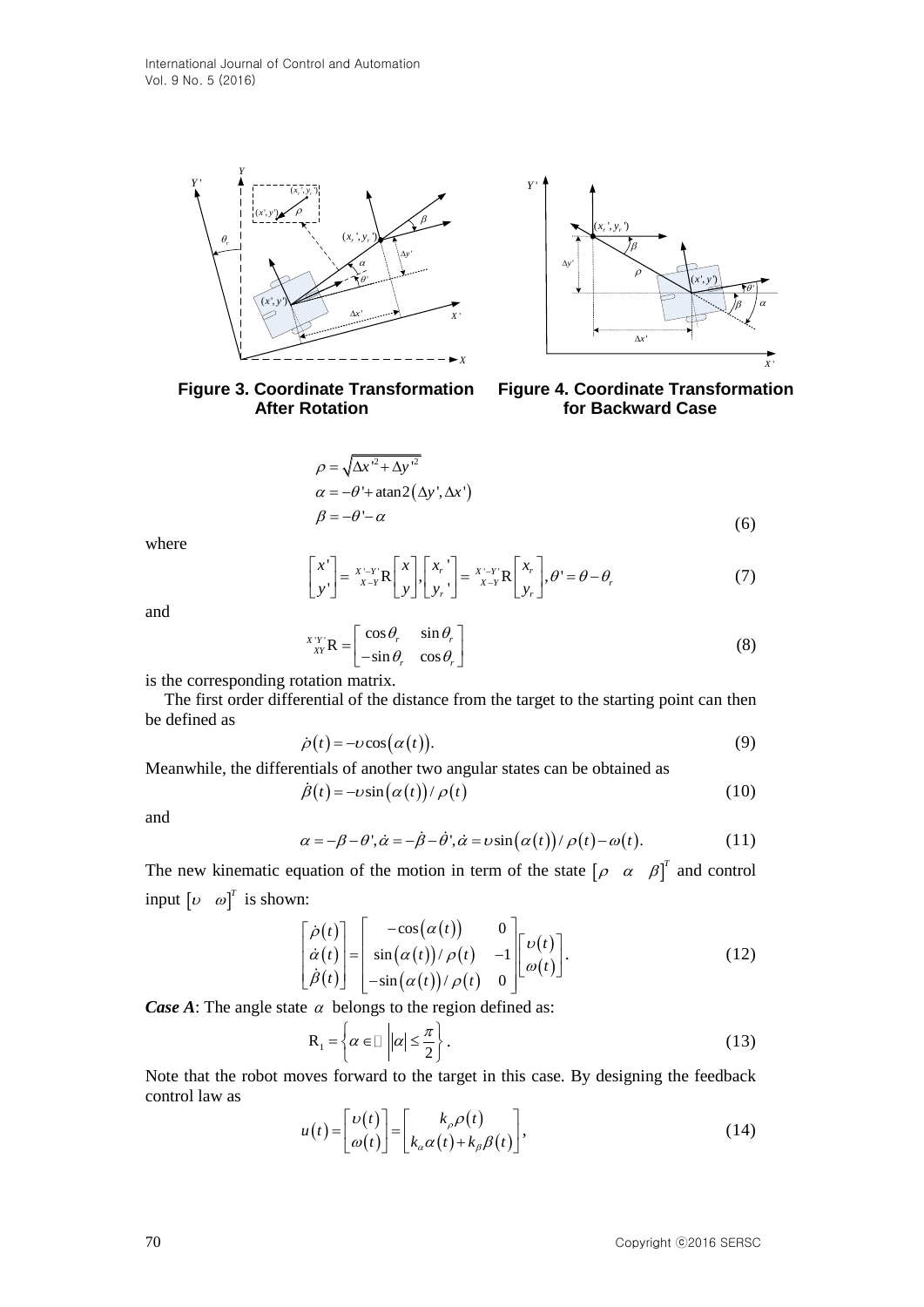equation (12) can be rewritten as

rewritten as  
\n
$$
\begin{bmatrix}\n\dot{\rho}(t) \\
\dot{\alpha}(t) \\
\dot{\beta}(t)\n\end{bmatrix} = \begin{bmatrix}\n-\cos(\alpha(t))k_{\rho}\rho(t) \\
\sin(\alpha(t))k_{\rho} - (k_{\alpha}\alpha(t) + k_{\beta}\beta(t)) \\
-\sin(\alpha(t))k_{\rho}\n\end{bmatrix}.
$$
\n(15)

Subsequently, by linearizing the model (15) at the point  $\rho = 0, \alpha = 0, \beta = 0$ , the following linear model is obtained

$$
\dot{\mathbf{x}} = A\mathbf{x}, \ A = \begin{bmatrix} -k_{\rho} & 0 & 0 \\ 0 & -(k_{\alpha} - k_{\rho}) & -k_{\beta} \\ 0 & -k_{\rho} & 0 \end{bmatrix}
$$
(16)

where  $\mathbf{x} = \begin{bmatrix} \rho(t) & \alpha(t) & \beta(t) \end{bmatrix}^T$ .

### *Theorem 1*:

If the factors satisfy the following constraints

$$
k_{\rho} > 0, k_{\beta} < 0, k_{\alpha} - k_{\rho} > 0,
$$
\n(17)

the origin  $x_e = \begin{bmatrix} 0 & 0 & 0 \end{bmatrix}^T$  $e = \begin{bmatrix} 0 & 0 & 0 \end{bmatrix}^T$  is an exponentially stable equilibrium point for the system (16).

### *Proof*:

If the eigenvalues  $\lambda$  of the matrix A satisfies  $\text{Re}(\lambda) < 0$ , the system is exponentially stable at  $x_e$  [20]. By using the Cramer's rule, it can be concluded that

$$
\det(A - \lambda_i I) = 0 \tag{18}
$$

which is known as the [characteristic equation](http://mathworld.wolfram.com/CharacteristicEquation.html) of A. Note that (18) can be written as

$$
(\lambda + k_{\rho})(\lambda^2 + \lambda (k_{\alpha} - k_{\rho}) - k_{\rho}k_{\beta}) = 0.
$$
 (19)

By considering the condition of  $\lambda$ , the constraints of factors (17) can be obtained. *Case B*: The angle state  $\alpha$  belongs to the region as

$$
\mathbf{R}_2 = \left\{ \alpha \in \mathbb{I} \middle| |\alpha| \ge \frac{\pi}{2} \right\}.
$$
 (20)

The robot should then move backward as in the case presented in Figure 4 with the corresponding state vector given as

$$
\rho = \sqrt{\Delta x'^2 + \Delta y'^2}
$$
  
\n
$$
\alpha = -\theta' + \text{atan2}\left(-\Delta y', -\Delta x'\right)
$$
  
\n
$$
\beta = -\theta' - \alpha.
$$
\n(21)

Since the robot moves backward, the control law (14) is changed to

$$
\begin{bmatrix} \nu(t) \\ \omega(t) \end{bmatrix} = \begin{bmatrix} -k_{\rho} \rho(t) \\ k_{\alpha} \alpha(t) + k_{\beta} \beta(t) \end{bmatrix}.
$$
 (22)

Note that in this case, the linear model still has the same form as in (16). Second, the constraints of the feedback factors in Theorem 1 still hold as:

$$
k_{\rho} > 0, k_{\beta} < 0, k_{\alpha} - k_{\rho} > 0.
$$
\n(23)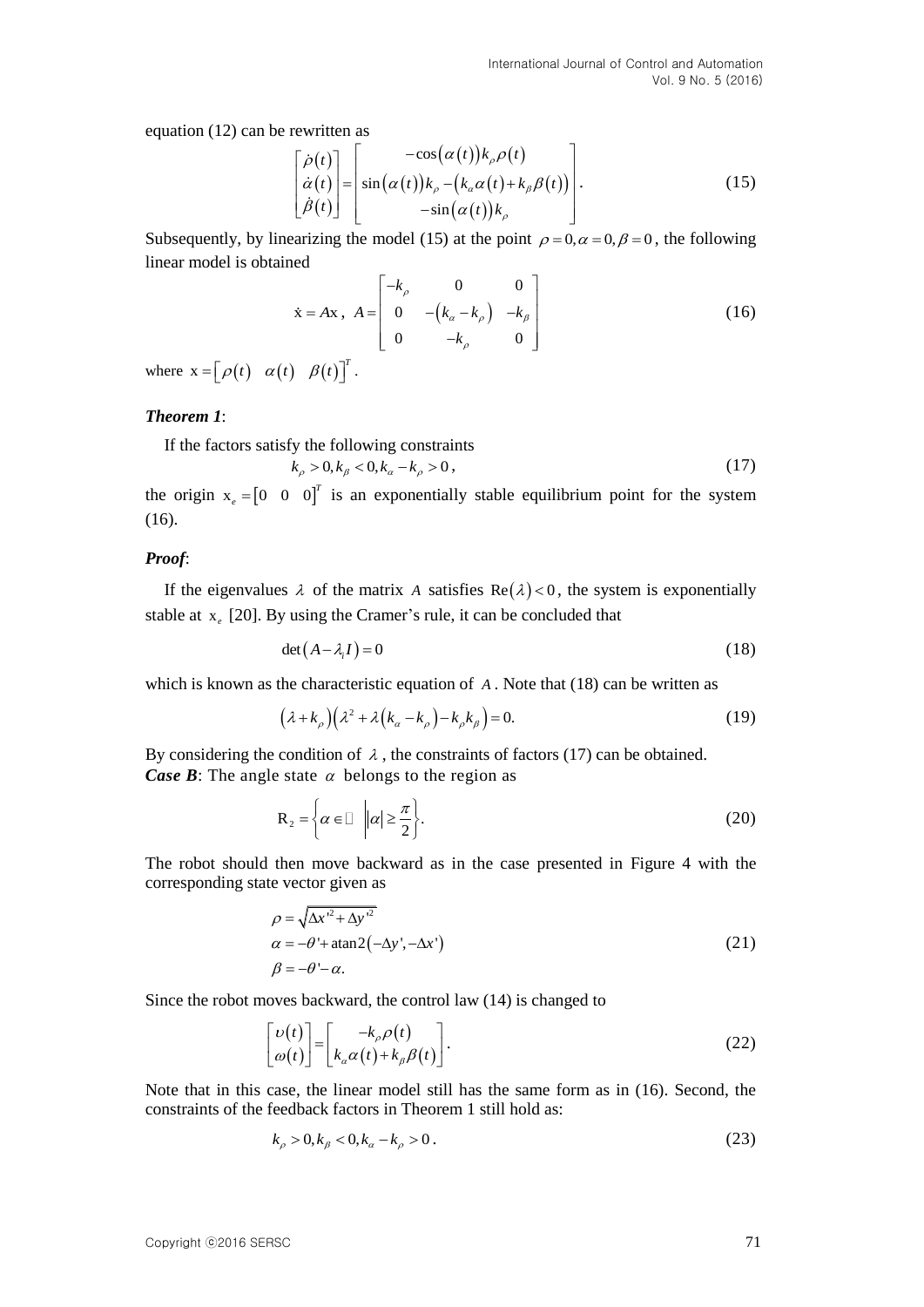By taking into account these two different cases of movement, the linear feedback control laws (14) and (22) with corresponding constraints (17) and (23) guarantee the exponential stability of the original error model (12). (14) and (22) has the advantage of simple control structure as well as broad stability analysis as compared to time-varying feedbacks that provide exponential convergence [11-13]. The methods used to obtain feedback factors subject to the stability constraints will be discussed in the following section.

# **4. The Model Predictive Controller**

The continuous-time kinematic system (12) is proved to be exponentially stable with linear feedback control laws in the previous section. A constructive algorithm using MPC to obtain parameters  $k_{\rho}, k_{\alpha}, k_{\beta}$  will now be presented. The main idea of MPC is to start with a model of the open-loop process that explains the relations among the system's variables. Constraint specifications on the system variables are then added such as input limitations and desired range so that the states and outputs should remain. The desired performance specifications that completes the control problem setup are expressed in the form of different weights on the tracking errors and actuator efforts. The rest of the MPC is then designed automatically. An optimal control problem based on the given model, constraints, and weights is constructed and translated into an equivalent optimization problem that depends on the initial state and reference signals. The optimization control problem is solved at each sampling time by taking the current (measured or estimated) state as its initial state. It is for this reason that the approach is said to be predictive, but the optimal control problem is in fact formulated over a timeinterval that starts at the current time and extends up to a certain interval in the future. The result of the optimization is an optimal sequence of future control moves with only the first sample actually applied to the process and the remaining moves discarded. A new optimal control problem based on the new feedback state is solved over a shifted prediction horizon at the next time step which is the reason that this approach is also called "receding horizon" control.

The MPC concept is used to find the feedback factor values that minimize the quadratic cost function based on the predicted state and control input. By considering the computation convenience, linear models (16) is discretized by short time interval *T* as:

$$
x(k+1)=Ax(k), x(k) = [\rho(k) \quad \alpha(k) \quad \beta(k)]^T
$$
 (24)

s.t. 
$$
A = \begin{bmatrix} 1 - k_{\rho} T & 0 & 0 \\ 0 & 1 - T(k_{\alpha} - k_{\rho}) & -k_{\beta} T \\ 0 & -Tk_{\rho} & 1 \end{bmatrix}
$$
;  $k_{\rho} > 0, k_{\beta} < 0, k_{\alpha} - k_{\rho} > 0$  (25)

Formulate the open-loop optimal control problem as:  
\n
$$
J^*(\mathbf{x}(k)) \Box \min_{k_p, k_a, k_p} \sum_{j=1}^N [\mathbf{x}^T(k+j)Q\mathbf{x}(k+j) + u^T(k+j-1)Ru(k+j-1)] \tag{26}
$$

s.t. 
$$
k_{\rho} > 0, k_{\beta} < 0, k_{\alpha} - k_{\rho} > 0
$$
 (27)

where  $x(k + j)$  denotes the state at time  $k + j$ , obtained by starting from the initial state  $x(k)$  and applying input sequence  $U = [u(k), u(k+1), ..., (k+j-1)]^T$  to the model. *N* is the prediction horizon and  $Q \in \mathbb{R}^{3 \times 3}$ ,  $R \in \mathbb{R}^{2 \times 2}$  are weighting matrices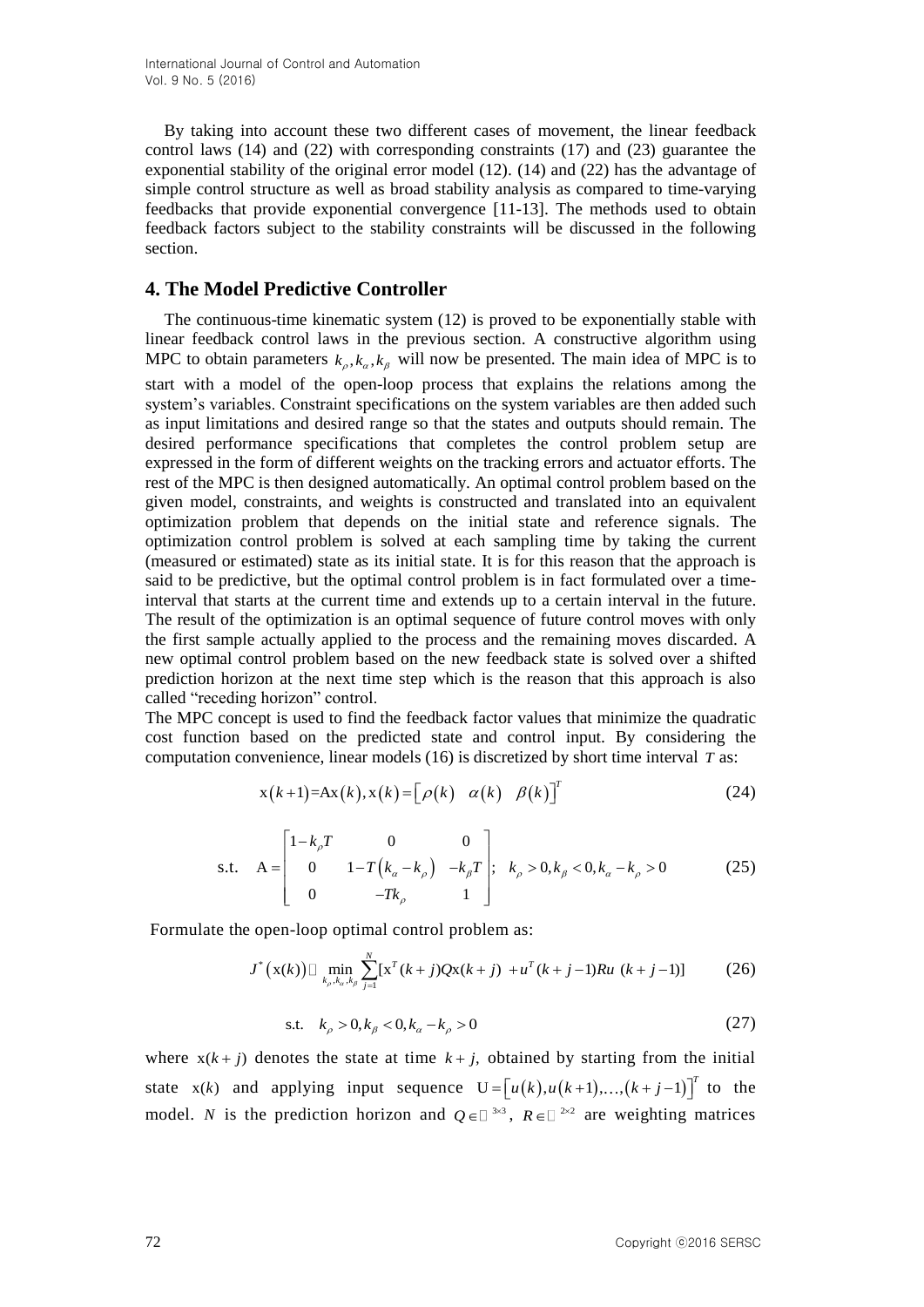for state and control variables where  $Q \ge 0$  and  $R > 0$ . The parameters  $k_{\rho}, k_{\alpha}, k_{\beta}$  are regarded as optimal variables in (26).

In the moving time frame, the predictive error state within the horizon prediction *N* can be written as:

$$
x(k+1) = Ax(k)
$$
  
\n
$$
x(k+2) = A^{2}x(k)
$$
  
\n
$$
\vdots
$$
  
\n
$$
x(k+N) = A^{N}x(k).
$$
\n(28)

It is now possible to rewrite the optimization problem in the usual quadratic form hence the following predictive state vectors is introduced:

$$
X = Fx, F = \begin{bmatrix} A & A^2 & \dots & A^N \end{bmatrix}^T
$$
 (29)

where  $x = x(k)$  is the current state.

The control signal of the robot can be expressed as  $u(k) = \Phi(k)x$ ,

$$
u(k) = \Phi(k)x,
$$
  
\ncase A:  $\Phi(k) = \begin{bmatrix} k_{\rho} & 0 & 0 \\ 0 & k_{\alpha} & k_{\beta} \end{bmatrix},$   
\ncase B:  $\Phi(k) = \begin{bmatrix} -k_{\rho} & 0 & 0 \\ 0 & k_{\alpha} & k_{\beta} \end{bmatrix},$  (30)

and the predictive control vector written as  
\n
$$
U(k) = [u(k), u(k+1), ..., u(k+N-1)]^{T} = \Phi(k)F_{N-1}x
$$
\n(31)

where

$$
F_{N-1} = \begin{bmatrix} I & A^2 & \dots & A^{N-1} \end{bmatrix}^T.
$$
 (32)

Rewrite (26)-(27) using vector notion (29) and (31) as:<br> $J^*(\mathbf{x}(k)) \square \min_{k,k,k,k} (\mathbf{X}^T \mathbf{Q} \mathbf{X} + \mathbf{U}^T \mathbf{R} \mathbf{U})$ 

$$
J^{*}(\mathbf{x}(k)) \Box \min_{k_{\rho},k_{\alpha},k_{\beta}} (\mathbf{X}^{T} \mathbf{Q} \mathbf{X} + \mathbf{U}^{T} \mathbf{R} \mathbf{U})
$$
  

$$
\Box \min_{k_{\rho},k_{\alpha},k_{\beta}} \left\{ \mathbf{x}^{T} \left[ \mathbf{F}_{N}^{T} \mathbf{Q} \mathbf{F}_{N} + \mathbf{F}_{N-1}^{T} \mathbf{\Phi}(k)^{T} \mathbf{R} \mathbf{\Phi}(k) \mathbf{F}_{N-1} \right] \mathbf{x} \right\}
$$
(33)

s.t. 
$$
k_{\rho} > 0, k_{\beta} < 0, k_{\alpha} - k_{\rho} > 0
$$
 (34)

where  $Q = diag\{Q,...Q\}, \overline{Q} \in \Box^{(3 \times N) \times (3 \times N)}$  and  $R = diag\{R,...R\}, R \in \Box^{(2 \times N) \times (2 \times N)}$ . Denote that  $K^*(k) = \begin{cases} k_{\rho}^* & k_{\alpha}^* \\ k_{\beta}^* & k_{\beta}^* \end{cases}$  is the optimal solution to (33)–(34). Note that the control

signal applied to the system (12) during a short time interval 
$$
T
$$
 is  
\n
$$
u^*(t) = \Phi^*(k)x(t), t \in [kT, (k+1)T],
$$
\n
$$
\text{case A: } \Phi(k) = \begin{bmatrix} k_{\rho}^* & 0 & 0 \\ 0 & k_{\alpha}^* & k_{\beta}^* \end{bmatrix}, \text{ case B: } \Phi(k) = \begin{bmatrix} -k_{\rho}^* & 0 & 0 \\ 0 & k_{\alpha}^* & k_{\beta}^* \end{bmatrix}.
$$
\n(35)

When a new state  $x(k+1)$  is measured, the optimization procedure is repeated for another prediction horizon *N*:<br>  $J^*(x(k+1)) \square \min_{k_p, k_a, k_p} \sum_{j=1}^{N} [x^T(k+1+j)Qx(k+1+j)+u^T(k+1+j-1)Ru(k+1+j-1)].$  (36) another prediction horizon *N* :

her prediction horizon *N* :  
\n
$$
J^* (x(k+1)) \square \min_{k_p, k_a, k_p} \sum_{j=1}^{N} [x^T (k+1+j) Qx(k+1+j) + u^T (k+1+j-1) R u (k+1+j-1)].
$$
 (36)

Now the vector of feedback factors is  $K^*(k+1)$  and the control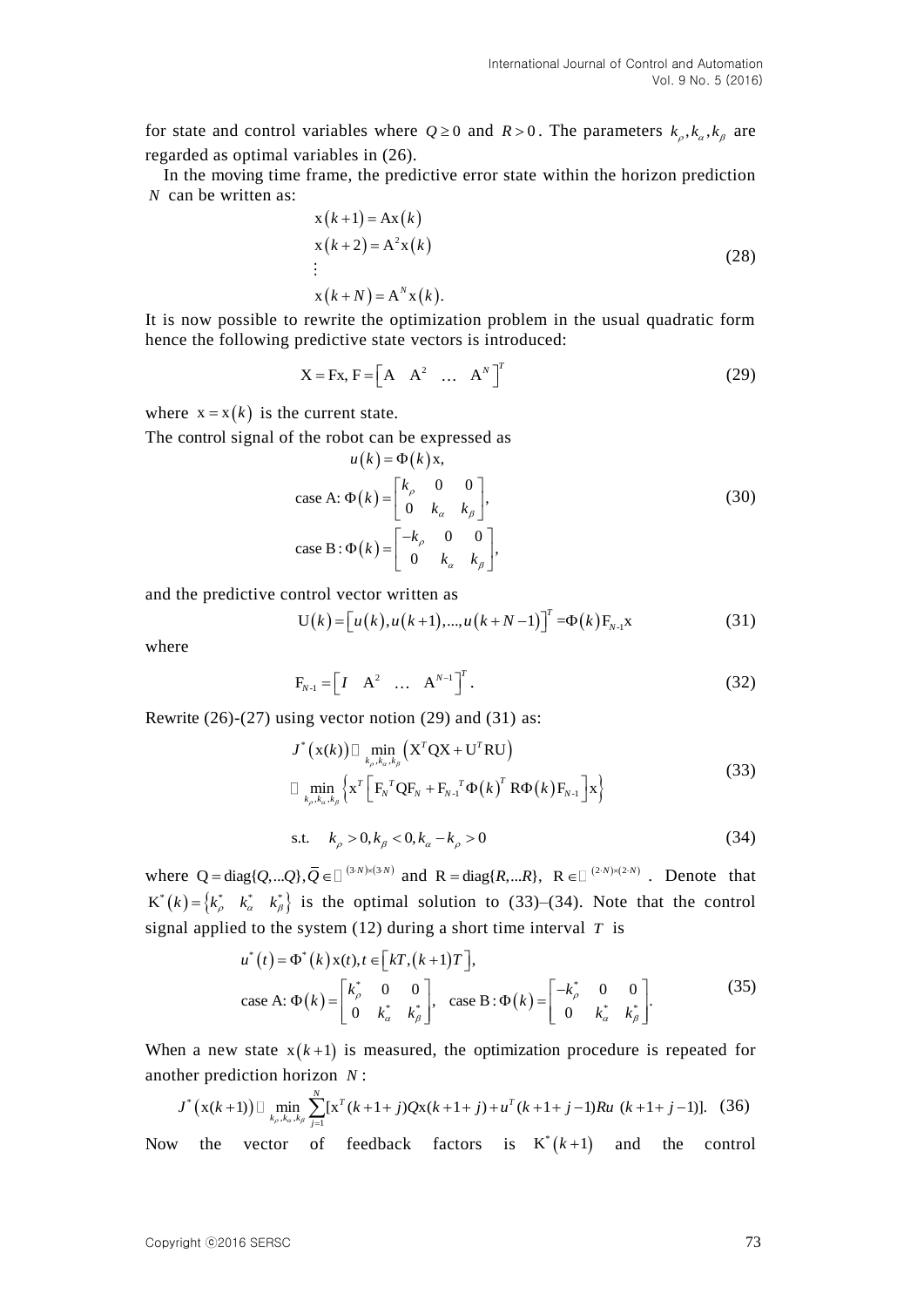is  $u^*(t) = \Phi^*(k+1) x(t), t \in [(k+1)T, (k+2)T].$ 

*Theorem 2*: System (12) with an MPC derived state feedback controller is stable if and only if the optimization problem (26)-(27) is feasible for all  $x(\cdot) \in \mathbb{D}^3$  at every time step.

#### *Proof:*

If the optimization problem is feasible at every time point, the corresponding parameters can be derived from the moving horizon strategy of MPC as:

$$
\mathbf{K}^*(k) = \begin{cases} k_{\rho}^* & k_{\alpha}^* & k_{\beta}^* \end{cases},\tag{37}
$$

the feedback control law for (12) in the following time interval is

$$
\upsilon(t) = \begin{cases} k_{\rho}^{*} \rho(t), & \text{case A} \\ -k_{\rho}^{*} \rho(t), & \text{case B} \end{cases}
$$
\n
$$
\omega(t) = k_{\alpha}^{*} \alpha(t) + k_{\beta}^{*} \beta(t).
$$
\n(38)

Note that the set of stable constraints in Theorem 1 are considered to be inequality constraints subject to the minimization problem (26). Consequently, the optimal solution (37) guarantees the exponential stability of the continuous system (12) and the convergence is not affected by the discretization.

## **5. Implementation of the Control**

 $\mathbf{v}$ 

The bounded velocity constraints are considered in the control of a wheeled mobile robot. The robot's linear velocity  $v$  and angular velocity  $\omega$  are restricted as  $-0.5$  m/s  $\le v \le 0.5$  m/s,  $-5$  rad/s  $\le \omega \le 5$  rad/s. (39)

The parameters of the cost function are selected as:  
\n
$$
N = 4, R = \begin{bmatrix} 0.1 & 0 \\ 0 & 0.1 \end{bmatrix}, Q = \begin{bmatrix} 1 & 0 & 0 \\ 0 & 7 & 0 \\ 0 & 0 & 7 \end{bmatrix}.
$$
\n(40)



74 Copyright ⓒ2016 SERSC

kinds of error models (cases A and B) were developed in the proposed algorithm  $\mathcal{A}$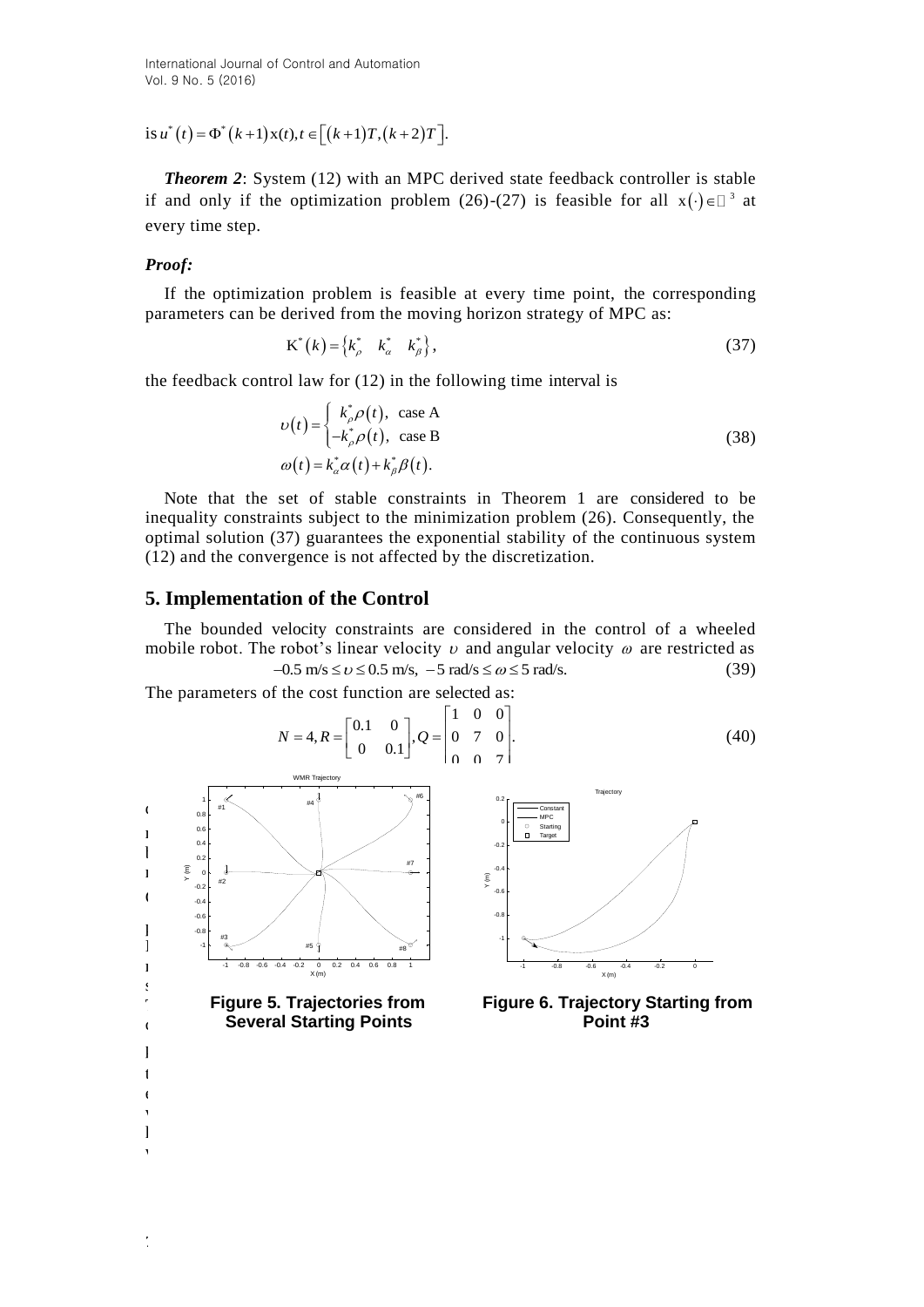

 **Figure 7. Position and Angle Errors Figure 8. Linear and Angular** 

 **Velocities**

Simulation results for the control performance of the robot as it moves towards three consecutive targets is shown in Figures 12 and 13 indicating good stabilization and convergence. The results present an interesting opportunity for the application of the trajectory tracking of WMRs. Note that in Figure 12, the predictive error state of  $(28)$  was first considered using the fixed target point #1 and the system is then driven to a prescribed small neighbourhood of the desired configuration after which the target is switched to #2. The performance might be affected when the robot tracks trajectory in real time since only one reference point can be considered in the predicted optimization process.

# **6. Conclusion**

The model predictive controller for the point stabilization of differentially steered wheeled mobile robots is presented in this paper. The linearized error model is formed in the polar frame and then the feedback control factors are derived from the optimization of the quadratic cost function which penalizes the predictive tracking error and control variables in each sampling time. The exponential stability of the system is guaranteed by considering the constraints during the minimization process. Simulation results demonstrate the good stabilization performance of the proposed algorithm. It was proven that the robot converges to the target more efficiently and accurately when compared to the constant feedback factors case and nonlinear MPC approach.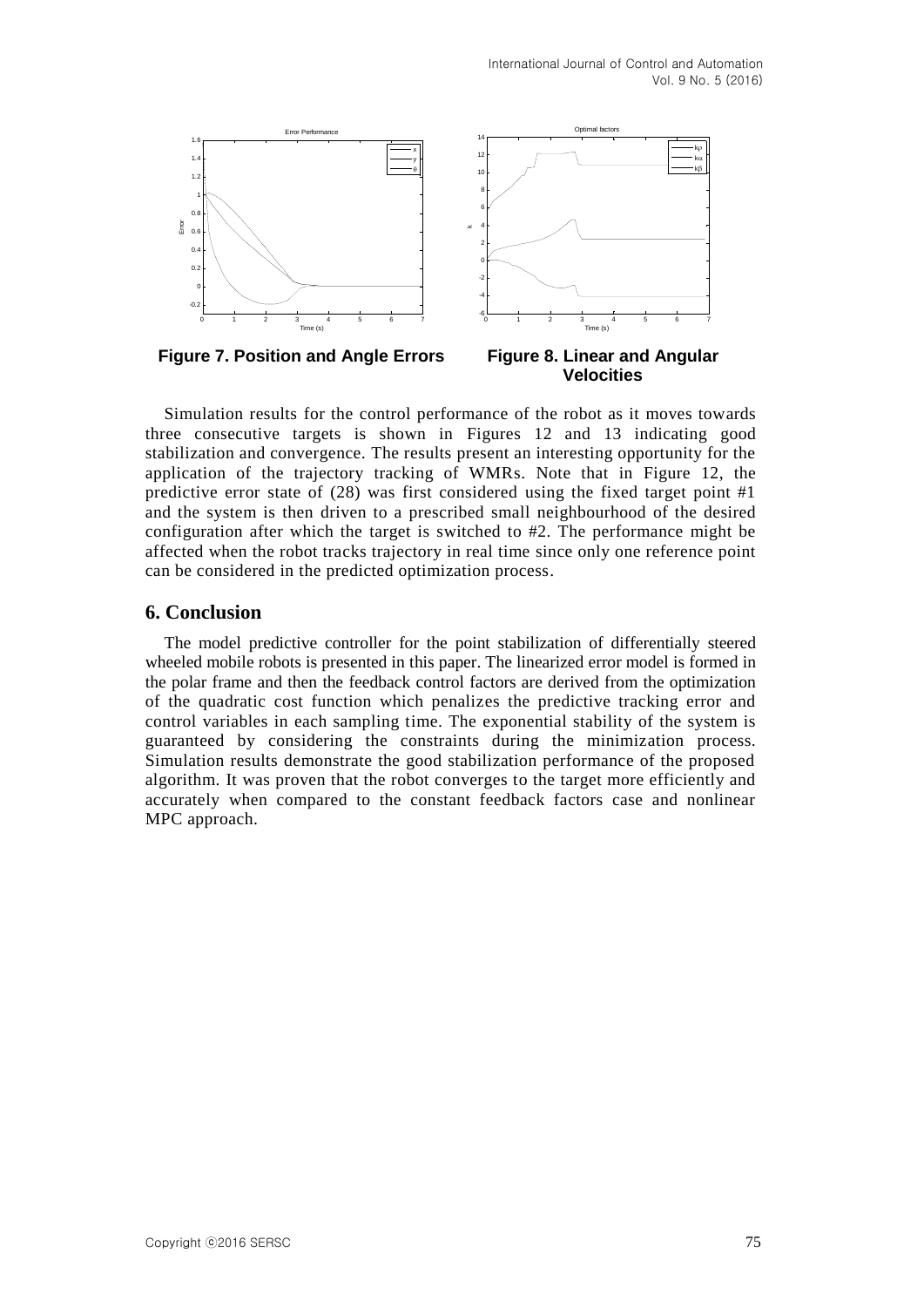

Figure 9. Optimal Feedback Factors Figure 10. Robot Trajectory



Figure 11. Position and Angle Errors Figure 12. Trajectory from a



 **Point to Three Consecutive Targets**

### **Acknowledgement**

This work was supported by the Brain Korea 21 PLUS Project and National Research Foundation (NRF) of Korea grant funded by the Korea government (MEST) (No. 2013R1A2A2A01068127 and No. 2013R1A1 A2A10009458), Jiangsu Planned Projects for Postdoctoral Research Funds No. 1301052C, China Postdoctoral Science Foundation No. 2013M541720, National Natural Science Foundation of China No. 61304095, and Natural Science Foundation of Jiangsu Province No. BK20130317.

### **References**

- [1] S. Blažič, "A novel trajectory-tracking control law for wheeled mobile robots", Robot Auton Syst, vol. 59, **(2011)**, pp. 1001-1007.
- [2] D. Chwa, "Sliding-mode tracking control of nonholonomic wheeled mobile robots in polar coordinates", Control Systems Technology, IEEE Transactions on, vol. 12, **(2004)**, pp. 637-644.
- [3] G. Klančar and I. Škrjanc, "Tracking-error model-based predictive control for mobile robots in real time", Robot Auton Syst, vol. 55, **(2007)**, pp. 460-469.
- [4] I. Zohar, A. Ailon and R. Rabinovici, "Mobile robot characterized by dynamic and kinematic equations and actuator dynamics: Trajectory tracking and related application", Robot Auton Syst, vol. 59, **(2011)**, pp. 343-353.
- [5] C.C. De Wit and O.J. Sordalen, "Exponential stabilization of mobile robots with nonholonomic constraints", Automatic Control, IEEE Transactions on, vol. 37, **(1992)**, pp. 1791-1797.
- [6] M. Aicardi, G. Casalino, A. Bicchi and A. Balestrino, "Closed loop steering of unicycle like vehicles via Lyapunov techniques", Robotics & Automation Magazine, IEEE, vol. 2, **(1995)**, pp. 27-35.
- [7] F. Pourboghrat, "Exponential stabilization of nonholonomic mobile robots", Computers & Electrical Engineering, vol. 28, **(2002)**, pp. 349-359.
- [8] K. Park, H. Chung and J.G. Lee, "Point stabilization of mobile robots via state-space exact feedback linearization", Robot Cim-Int Manuf, vol. 16, **(2000)**, pp. 353-363.
- [9] H.S. Shim and Y.G. Sung, "Asymptotic control for wheeled mobile robots with driftless constraints", Robot Auton Syst, vol. 43, **(2003)**, pp. 29-37.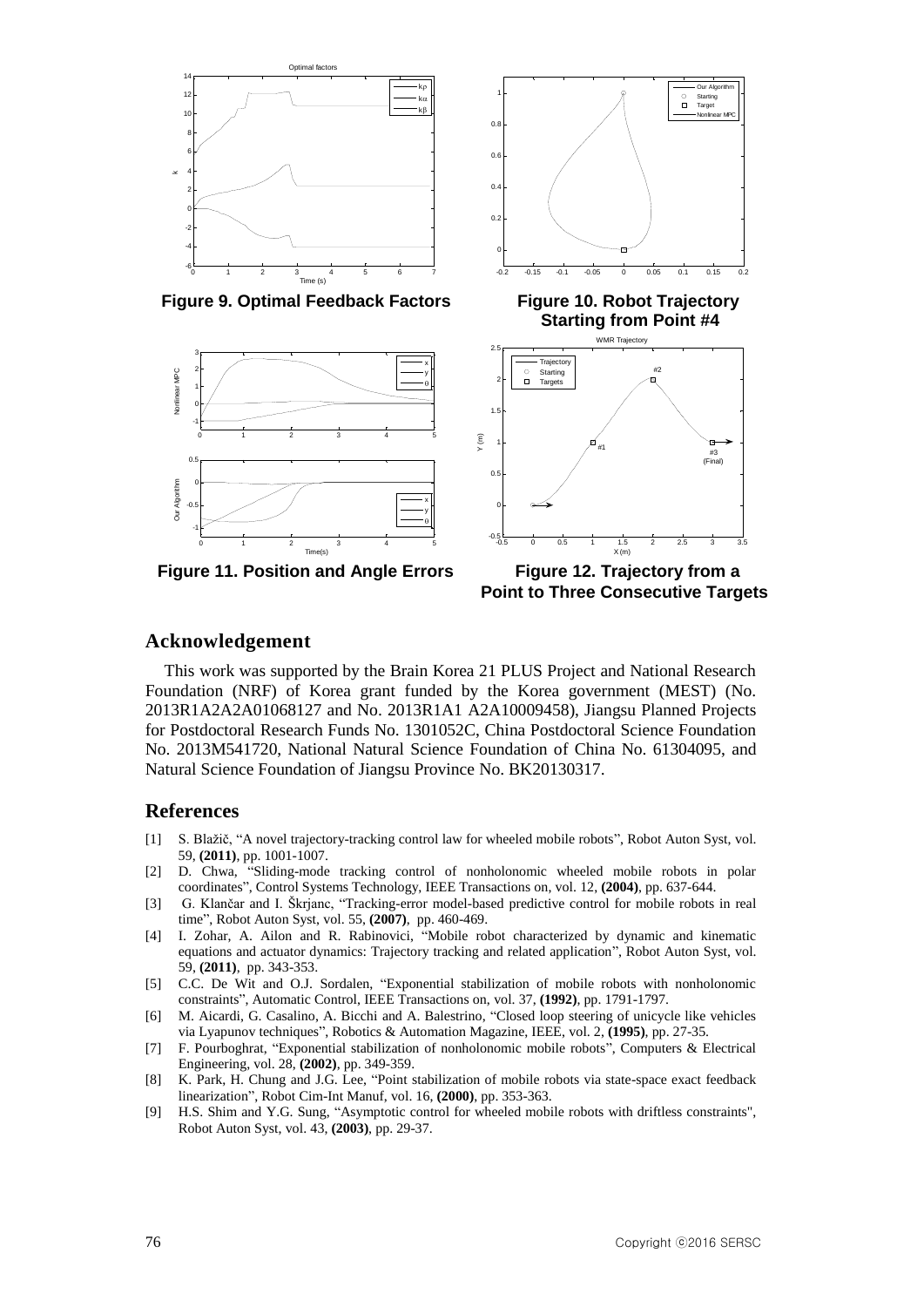- [10] G. Oriolo, A. De Luca and M. Vendittelli, "WMR control via dynamic feedback linearization: design, implementation, and experimental validation", Control Systems Technology, IEEE Transactions on, vol. 10, **(2002)**, pp. 835-852.
- [11] C. Samson, "Control of chained systems application to path following and time-varying pointstabilization of mobile robots", Automatic Control, IEEE Transactions on, vol. 40, **(1995)**, pp. 64-77.
- [12] O.J. Sordalen and O. Egeland, "Exponential stabilization of nonholonomic chained systems", Automatic Control, IEEE Transactions on, vol. 40, **(1995)**, pp. 35-49.
- [13] R.T. M' Closkey and R.M. Murray, "Exponential stabilization of driftless nonlinear control systems using homogeneous feedback", Automatic Control, IEEE Transactions on, vol. 42, **(1997)**, pp. 614- 628.
- [14] D. Gu and H. Hu, "Receding horizon tracking control of wheeled mobile robots", Control Systems Technology, IEEE Transactions on, vol. 14, **(2006)**, pp. 743-749.
- [15] D. Nešić and L. Grüne, "A receding horizon control approach to sampled-data implementation of continuous-time controllers", Syst Control Lett, vol. 55, **(2006)**, pp. 660-672.
- [16] N. Sheibat-Othman, O. Garrigues and S. Othman, "Receding horizon control for polymerization processes", Math Comput Model, vol. 46, **(2007)**, pp. 251-259.
- [17] Y. Kanayama, Y. Kimura, F. Miyazaki and T. Noguchi, "A stable tracking control method for an autonomous mobile robot", 1990 IEEE International Conference on Robotics and Automation, Proceedings., Cincinnati, Ohio, vol.381, **(1990)**, pp. 384-389.
- [18] D. Gu and H. Hu, "A stabilizing receding horizon regulator for nonholonomic mobile robots", Robotics, IEEE Transactions on, vol. 21, **(2005)**, pp. 1022-1028.
- [19] R.W. Brockett, "Asymptotic stability and feedback stabilization", Differential Geometric Control Theory, **(1983)**, pp. 181-208.
- [20] H. Márquez, "Nonlinear Control Systems: Analysis and Design", Wiley, **(2003)**.

# **Authors**



**Yu Gao**. He received his Ph.D degree in Electronics and Information Engineering from Chonbuk National University, Korea, in 2012. He is a lecturer in the School of Mechanical and Electric Engineering at Soochow University, Suzhou, Jiangsu, China. His research interests lie in the areas of explicit model predictive control, optimal control and robotics. E-mail: gaoyuelmon@hotmail.com



**Kil To Chong**. He received the Ph.D. degree in Mechanical Engineering from Texas A&M University, College Station in 1995. Currently, he is a Professor and Head of the Department of Electronic Engineering, Jeonbuk National University, Jeonju, Korea. His research interests are in the area of motor fault detection, network system control, time-delay systems, and neural networks. E-mail: kitchong@jbnu.ac.kr